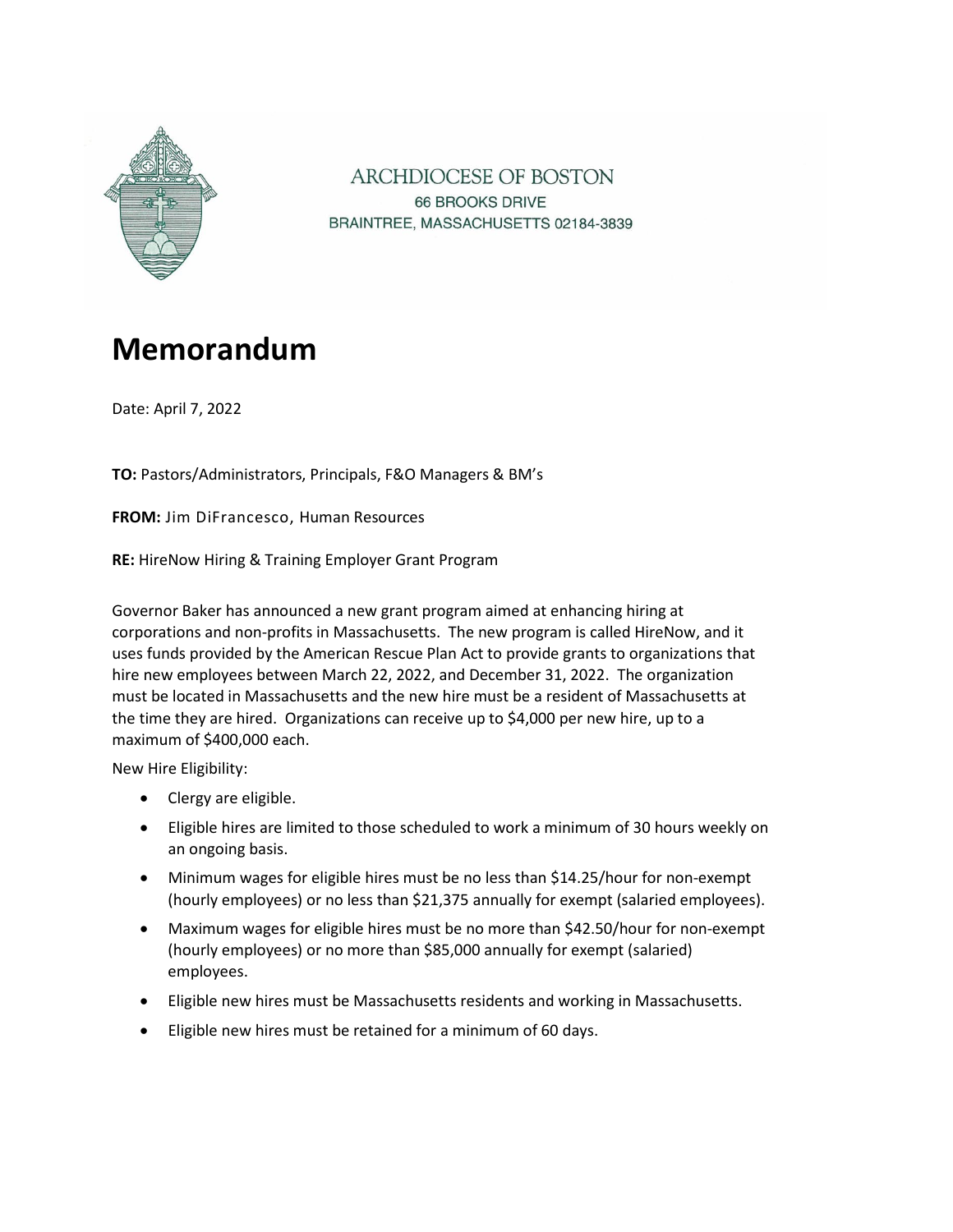According to the State website, "Grant recipients are required to use funds in whatever manner is most helpful in training new hires." This may include:

- Subsidizing additional time spent shadowing more experienced colleagues or on extended on-the-job training during an onboarding period
- Hiring an external training provider to provide technical skills training
- Offering a sign-on bonus to job candidates
- Giving retention bonuses
- Offering tuition reimbursement benefits

To simplify the application process, grantees are not required at the time of application to document training, methods or specific expenses. While the state has chosen not to require this information at the time the application is made, they are expected to conduct audits of organizations that received grants. As a result, each individual location (those with a unique EIN) will need to be prepared to show that grant funds received were used for one of the specific purposes listed above. To facilitate that process, you will need to create and retain written, detailed records showing how and when the grant money was used.

#### **Next steps:**

Leaders at locations that plan to hire between now and December 31, 2022, should create an account a[t https://commcorp.org/hirenow/apply.](https://commcorp.org/hirenow/apply) The HireNow portal is still under construction - *currently [you cannot complete re](https://commcorp.org/hirenow/apply/)gistration* - but you can still set up an account (which takes just a few minutes). When you set up an account you will be sent an email with additional information and the program manager will notify you when the portal is available. Please note that funds will be distributed on a first-come, first-served basis, so we encourage you to set up an account as soon as possible.

Once a HireNow account has been created, your organization can begin the "**Business Registration Process**" and "**New Hired Employees Registration Process**."

#### **This process has two critical deadlines:**

- **1.** You must register newly hired employees no later than 60 days after their first day of employment with your organization.
- **2.** You must complete the Business Registration Process and Verify that an employee has retained employment for 60 days or more no later than 120 days after their first date of employment with your organization

#### **Completing the Business Registration:**

To complete the business registration process, each location is going to be asked to provide a *Certificate of Good Standing* from the Massachusetts Department of Revenue issued within the past 60 days. You can request a certificate by accessing your MassTaxConnect account.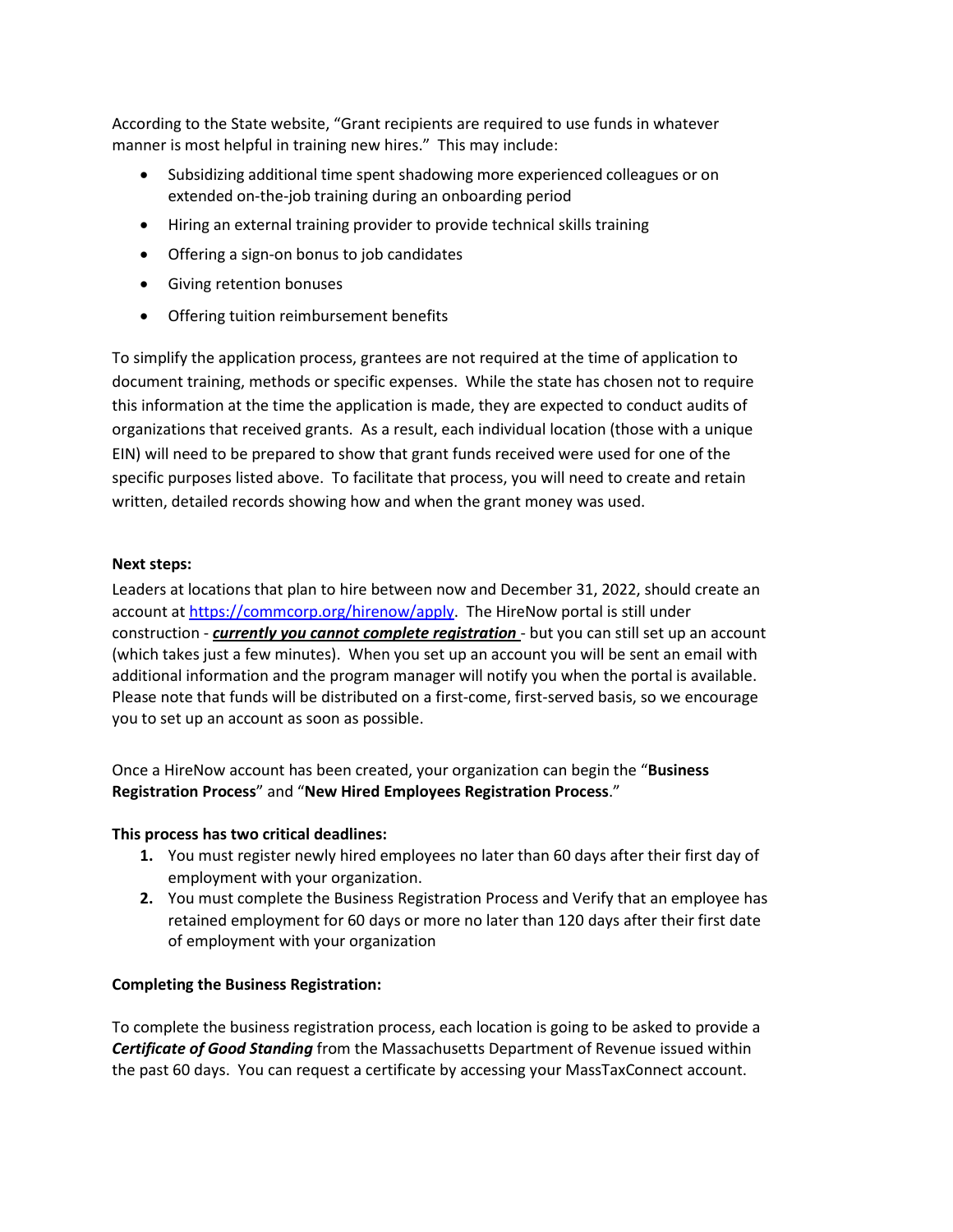More information can be found at the link below and a step-by-step guide to obtaining the certificate is included in this memo below.

[https://www.mass.gov/how-to/request-a-certificate-of-good-standing-tax-compliance-or-a](https://www.mass.gov/how-to/request-a-certificate-of-good-standing-tax-compliance-or-a-corporate-tax-lien-waiver)[corporate-tax-lien-waiver](https://www.mass.gov/how-to/request-a-certificate-of-good-standing-tax-compliance-or-a-corporate-tax-lien-waiver)

## *[Grant funds will only be approved if the new hire is retain](https://www.mass.gov/how-to/request-a-certificate-of-good-standing-tax-compliance-or-a-corporate-tax-lien-waiver)ed for 60 days or more.*

HireNow is a program of the Commonwealth of Massachusetts' Executive Office of Labor and Workforce Development. The program is administered by the Commonwealth Corporation, a quasi-public state agency based in Boston. You are still eligible to participate even if you participated in other grant programs.

If you have any questions, please contact **HR@rcab.org**, or call anyone of us in Human Resources. Thanks.

Jim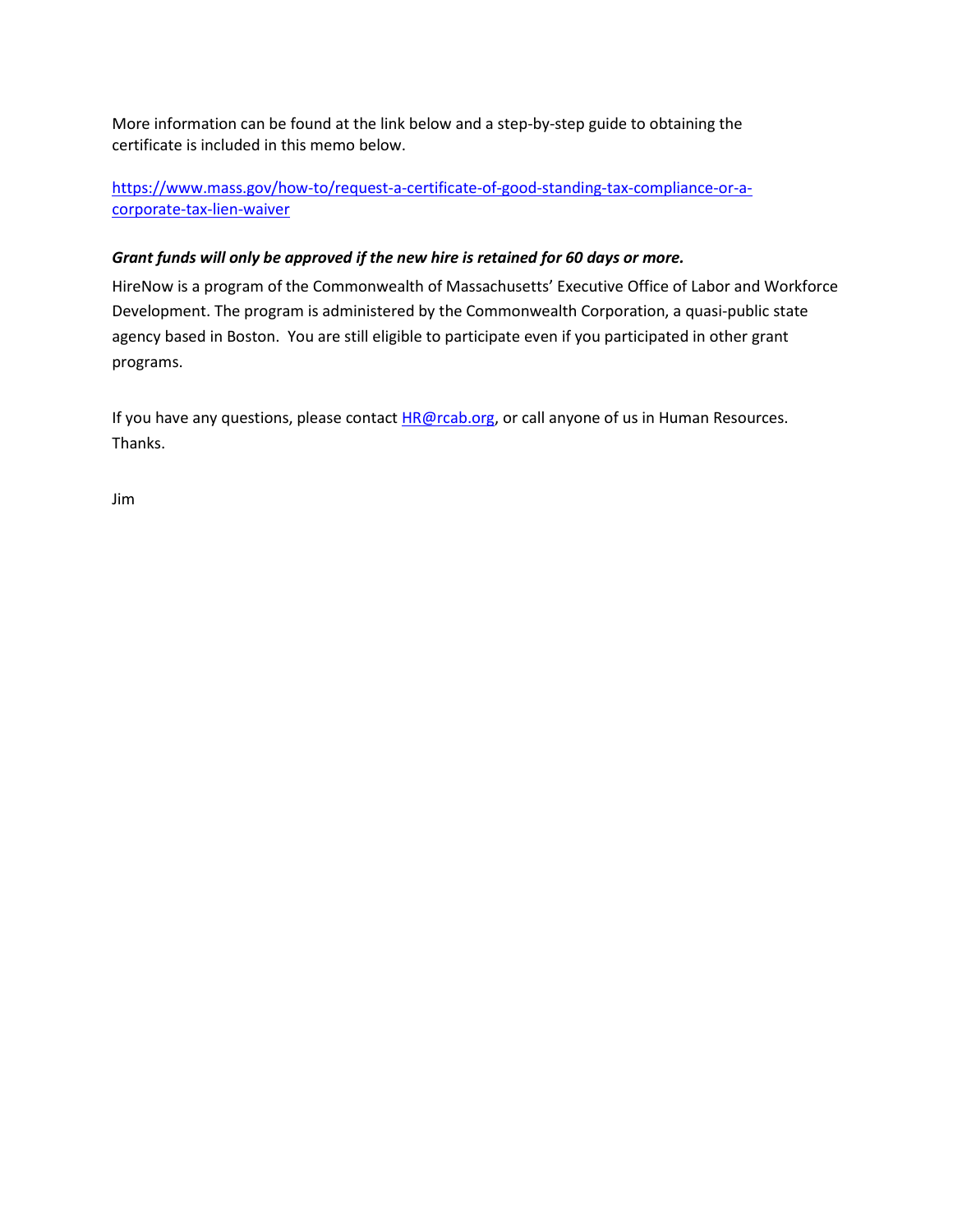# **Obtaining your Certificate of Good Standing from Mass Tax Connect**

Log in to your Mass Tax Connect account. If you do not remember how to log into your Mass Tax Connect account, please follow the instructions in the link [http://www.catholicbenefits.org/PDF/2020/admin/dor\\_password.pdf.](http://www.catholicbenefits.org/PDF/2020/admin/dor_password.pdf)

From the main home page, click on the More tab

| 04-2106175                |                                 |                            |                 | ROMAN CATHOLIC ARCHBISHOP OF BOSTON A CORPORATION SOLE |
|---------------------------|---------------------------------|----------------------------|-----------------|--------------------------------------------------------|
| <b>BRAINTREE MA 02184</b> | <b>66 BROOKS DR AT FB LOVLY</b> |                            |                 |                                                        |
| <b>Favorites</b>          | <b>Summary</b>                  | Action Center <sup>8</sup> | <b>Settings</b> | More                                                   |

Miscellaneous actions available to manage this taxpayer.

- > Request a Certificate of Good Standing
- > Request or Update Small Business Energy Exemption
- $\geq$ **View Taxpayer Refunds**
- ≻ File an Appeal

## Enter the following information:

- Select Certificate of Good Standing from the Application Type
- Enter your contact name
- Enter your phone number
- Click on Next to continue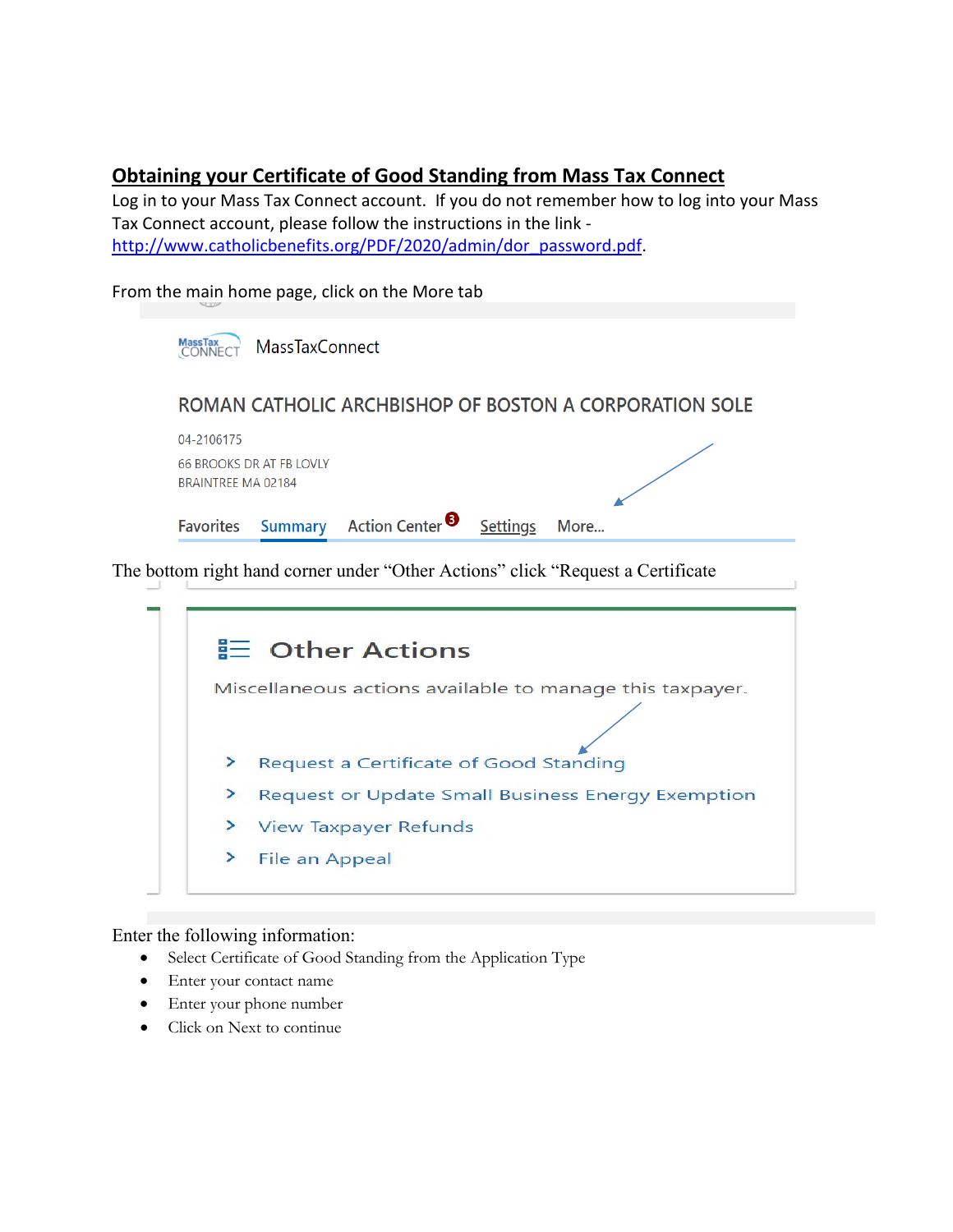| <b>CoGS Application</b><br><b>Enter Application Information</b><br><b>Application Type</b><br>Certificate of Good Standing<br><b>Contact Name</b><br><b>BUSINESS MANAGER</b> |          |
|------------------------------------------------------------------------------------------------------------------------------------------------------------------------------|----------|
|                                                                                                                                                                              |          |
|                                                                                                                                                                              |          |
|                                                                                                                                                                              |          |
| <b>M</b><br><b>Contact Phone</b><br>(617) 999-9999                                                                                                                           | Required |

Confirm the information is correct and click on Submit

| <b>CoGS</b> Application | <b>Application Summary</b>                                                                                                                                                                   |
|-------------------------|----------------------------------------------------------------------------------------------------------------------------------------------------------------------------------------------|
| <b>Request Summary</b>  |                                                                                                                                                                                              |
| submitting.             | Confirm this information is accurate and then click the Submit button to submit your request. If you notice something was entered incorrectly, use the Previous button and correct it before |
| <b>Contact Name:</b>    | <b>JENNIFER RICHARDSON</b>                                                                                                                                                                   |
|                         | (617) 746-5721                                                                                                                                                                               |
| Contact Phone:          |                                                                                                                                                                                              |

A confirmation window will pop up. Enter the password you use to log into MA Tax Connect and click on OK

| Confirmation<br>$\times$                                                                                                                                                        |          |
|---------------------------------------------------------------------------------------------------------------------------------------------------------------------------------|----------|
| I declare under the penalties of perjury that I examined the information that I am submitting, and it is to the best of my knowledge and belief, true and complete.<br>Password | it befor |
| <br>OK<br>Cancel                                                                                                                                                                |          |
| <b>SOFT</b>                                                                                                                                                                     |          |

A confirmation message will appear. In 24 hours you will be able to obtain the certificate.